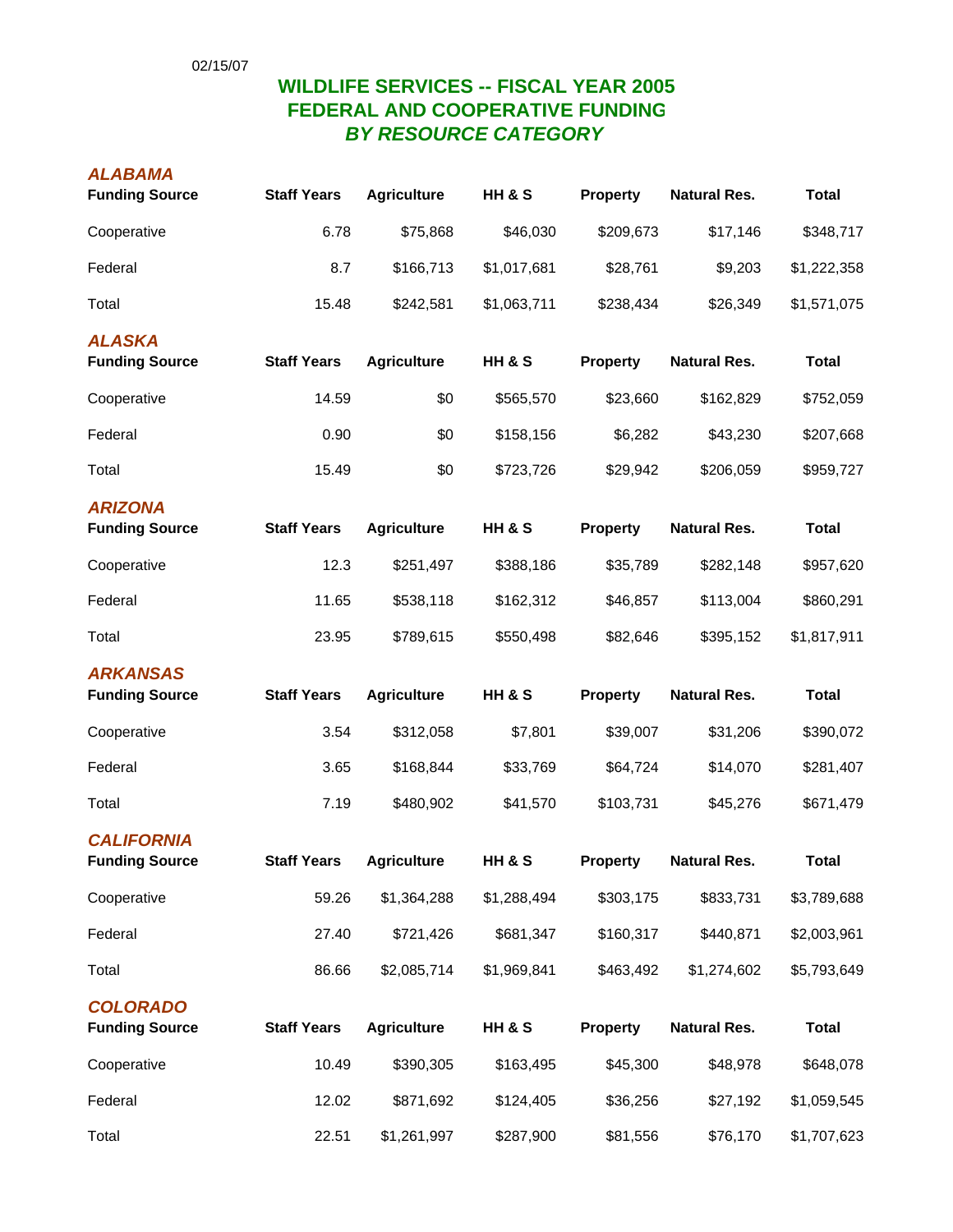| <b>CONNECTICUT</b><br><b>Funding Source</b>                    | <b>Staff Years</b> | <b>Agriculture</b> | <b>HH &amp; S</b> | <b>Property</b> | <b>Natural Res.</b> | <b>Total</b> |
|----------------------------------------------------------------|--------------------|--------------------|-------------------|-----------------|---------------------|--------------|
| Cooperative                                                    | 0.00               | \$1,350            | \$10,800          | \$75,400        | \$6,000             | \$93,550     |
| Federal                                                        | 0.00               | \$1,350            | \$7,916           | \$36,119        | \$5,443             | \$50,828     |
| Total                                                          | 0.00               | \$2,700            | \$18,716          | \$111,519       | \$11,443            | \$144,378    |
| <b>DELAWARE</b><br><b>Funding Source</b>                       | <b>Staff Years</b> | <b>Agriculture</b> | <b>HH &amp; S</b> | <b>Property</b> | <b>Natural Res.</b> | <b>Total</b> |
| Cooperative                                                    | 0.11               | \$0                | \$4,837           | \$4,838         | \$0                 | \$9,675      |
| Federal                                                        | 0.00               | \$6,574            | \$7,574           | \$1,000         | \$6,573             | \$21,721     |
| Total                                                          | 0.11               | \$6,574            | \$12,411          | \$5,838         | \$6,573             | \$31,396     |
| <b>DISTRICT OF</b><br><b>COLUMBIA</b><br><b>Funding Source</b> | <b>Staff Years</b> | <b>Agriculture</b> | <b>HH &amp; S</b> | <b>Property</b> | <b>Natural Res.</b> | <b>Total</b> |
| Cooperative                                                    | 0.07               | \$0                | \$3,937           | \$3,750         | \$0                 | \$7,687      |
| Federal                                                        | 0.00               | \$0                | \$10,860          | \$1,500         | \$8,361             | \$20,721     |
| Total                                                          | 0.07               | \$0                | \$14,797          | \$5,250         | \$8,361             | \$28,408     |
| <b>FLORIDA/PUERTO RICO</b><br><b>Funding Source</b>            | <b>Staff Years</b> | <b>Agriculture</b> | <b>HH &amp; S</b> | <b>Property</b> | <b>Natural Res.</b> | <b>Total</b> |
| Cooperative                                                    | 11.59              | \$51,508           | \$374,403         | \$88,644        | \$389,025           | \$903,580    |
| Federal                                                        | 8.79               | \$237,548          | \$914,871         | \$21,391        | \$21,390            | \$1,195,200  |
| Total                                                          | 20.38              | \$289,056          | \$1,289,274       | \$110,035       | \$410,415           | \$2,098,780  |
| <b>GFORGIA</b><br><b>Funding Source</b>                        | <b>Staff Years</b> | <b>Agriculture</b> | <b>HH &amp; S</b> | <b>Property</b> | <b>Natural Res.</b> | <b>Total</b> |
| Cooperative                                                    | 3.34               | \$18,636           | \$151,286         | \$152,749       | \$24,979            | \$347,650    |
| Federal                                                        | 7.1                | \$18,193           | \$205,030         | \$86,033        | \$505,820           | \$815,076    |
| Total                                                          | 10.44              | \$36,829           | \$356,316         | \$238,782       | \$530,799           | \$1,162,726  |
| <b>GUAM</b><br><b>Funding Source</b>                           | <b>Staff Years</b> | <b>Agriculture</b> | <b>HH &amp; S</b> | Property        | <b>Natural Res.</b> | <b>Total</b> |
| Cooperative                                                    | 41.67              | \$0                | \$1,001,894       | \$946,624       | \$936,743           | \$2,885,261  |
| Federal                                                        | 0.00               | \$0                | \$0               | \$0             | \$0                 | \$0          |
| Total                                                          | 41.67              | \$0                | \$1,001,894       | \$946,624       | \$936,743           | \$2,885,261  |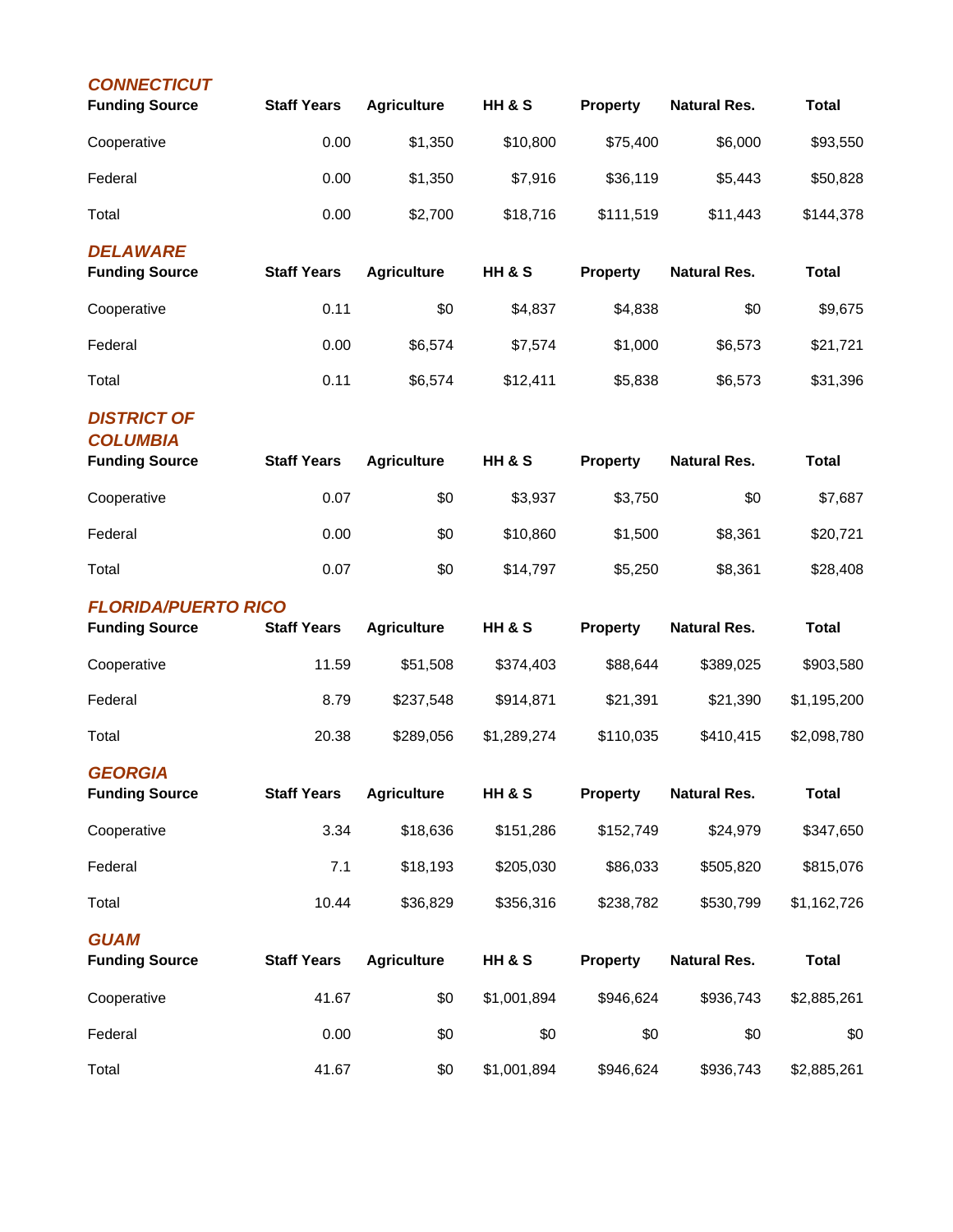| <b>HAWAII</b><br><b>Funding Source</b>   | <b>Staff Years</b> | <b>Agriculture</b> | <b>HH &amp; S</b> | <b>Property</b> | <b>Natural Res.</b> | <b>Total</b> |
|------------------------------------------|--------------------|--------------------|-------------------|-----------------|---------------------|--------------|
| Cooperative                              | 29.74              | \$277,949          | \$995,274         | \$813,593       | \$134,766           | \$2,221,582  |
|                                          |                    |                    |                   |                 |                     |              |
| Federal                                  | 5.73               | \$0                | \$257,386         | \$257,384       | \$168,808           | \$683,578    |
| Total                                    | 35.47              | \$277,949          | \$1,252,660       | \$1,070,977     | \$303,574           | \$2,905,160  |
| <b>IDAHO</b><br><b>Funding Source</b>    | <b>Staff Years</b> | <b>Agriculture</b> | <b>HH &amp; S</b> | <b>Property</b> | <b>Natural Res.</b> | <b>Total</b> |
| Cooperative                              | 5.88               | \$415,666          | \$22,235          | \$32,506        | \$127,919           | \$598,326    |
| Federal                                  | 21.36              | \$1,368,719        | \$74,993          | \$90,538        | \$218,962           | \$1,753,212  |
| Total                                    | 27.24              | \$1,784,385        | \$97,228          | \$123,044       | \$346,881           | \$2,351,538  |
| <b>ILLINOIS</b><br><b>Funding Source</b> | <b>Staff Years</b> | <b>Agriculture</b> | <b>HH &amp; S</b> | <b>Property</b> | <b>Natural Res.</b> | <b>Total</b> |
| Cooperative                              | 7.94               | \$35,800           | \$477,606         | \$175,590       | \$13,366            | \$702,362    |
| Federal                                  | 3.23               | \$37,505           | \$118,588         | \$96,525        | \$23,167            | \$275,785    |
| Total                                    | 11.17              | \$73,305           | \$596,194         | \$272,115       | \$36,533            | \$978,147    |
| <b>INDIANA</b><br><b>Funding Source</b>  | <b>Staff Years</b> | <b>Agriculture</b> | <b>HH &amp; S</b> | Property        | <b>Natural Res.</b> | <b>Total</b> |
| Cooperative                              | 3.19               | \$4,057            | \$119,958         | \$29,990        | \$0                 | \$154,005    |
| Federal                                  | 1.82               | \$11,842           | \$64,278          | \$84,574        | \$8,458             | \$169,152    |
| Total                                    | 5.01               | \$15,899           | \$184,236         | \$114,564       | \$8,458             | \$323,157    |
| <b>IOWA</b><br><b>Funding Source</b>     | <b>Staff Years</b> | <b>Agriculture</b> | <b>HH &amp; S</b> | <b>Property</b> | <b>Natural Res.</b> | <b>Total</b> |
| Cooperative                              | 0.62               | \$2,787            | \$23,968          | \$25,083        | \$3,902             | \$55,740     |
| Federal                                  | 0.00               | \$0                | \$0               | \$0             | \$0                 | \$0          |
| Total                                    | 0.62               | \$2,787            | \$23,968          | \$25,083        | \$3,902             | \$55,740     |
| <b>KANSAS</b><br><b>Funding Source</b>   | <b>Staff Years</b> | <b>Agriculture</b> | <b>HH &amp; S</b> | <b>Property</b> | <b>Natural Res.</b> | <b>Total</b> |
| Cooperative                              | 2.92               | \$0                | \$107,779         | \$69,330        | \$19,043            | \$196,152    |
| Federal                                  | 3.14               | \$157,062          | \$49,516          | \$12,597        | \$4,008             | \$223,183    |
| Total                                    | 6.06               | \$157,062          | \$157,295         | \$81,927        | \$23,051            | \$419,335    |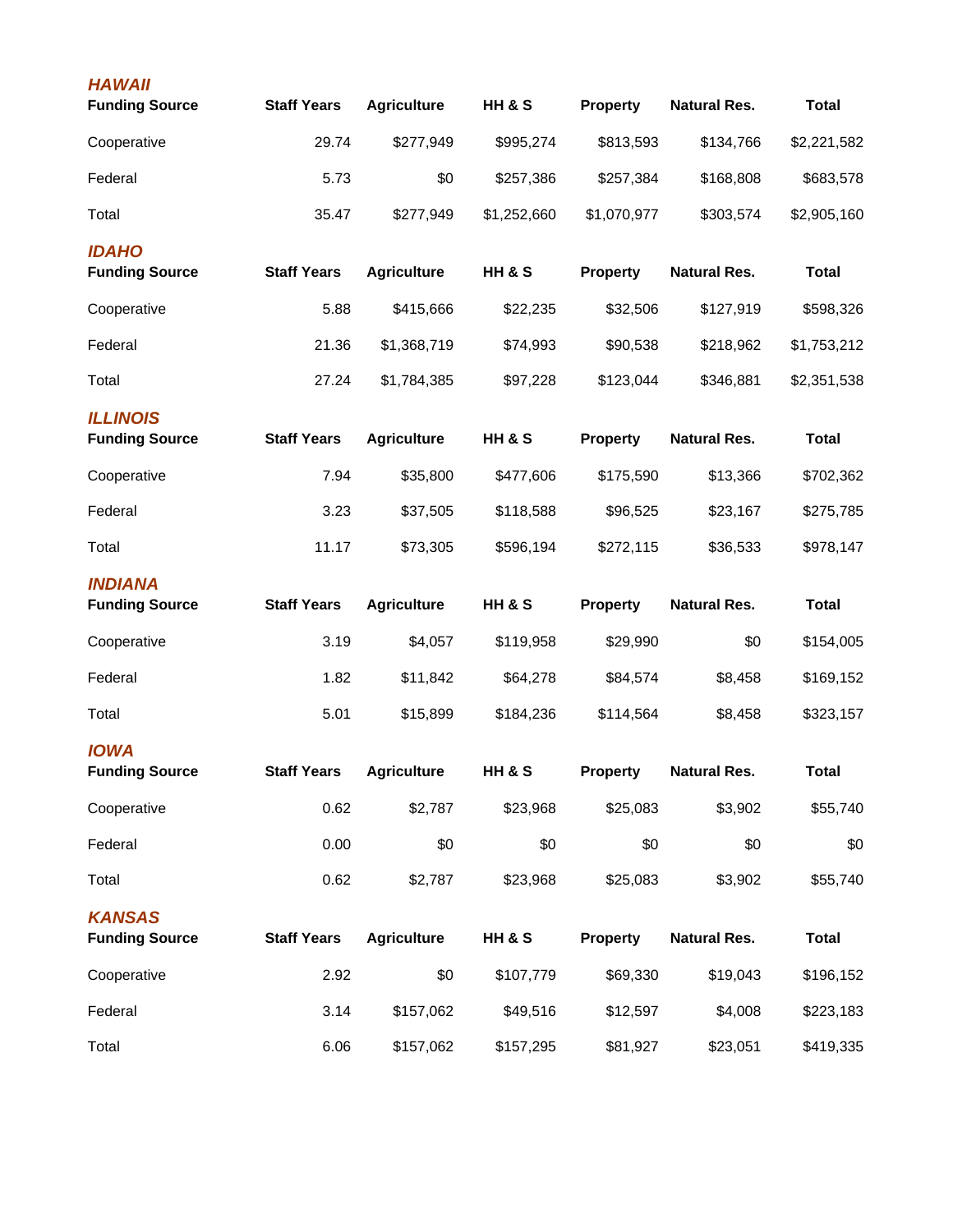| <b>KENTUCKY</b><br><b>Funding Source</b> | <b>Staff Years</b> | <b>Agriculture</b> | <b>HH &amp; S</b> | <b>Property</b> | <b>Natural Res.</b> | <b>Total</b> |
|------------------------------------------|--------------------|--------------------|-------------------|-----------------|---------------------|--------------|
| Cooperative                              | 6.94               | \$61,739           | \$411,591         | \$192,076       | \$20,579            | \$685,985    |
| Federal                                  | 1.17               | \$98,311           | \$270,357         | \$98,311        | \$24,579            | \$491,558    |
| Total                                    | 8.11               | \$160,050          | \$681,948         | \$290,387       | \$45,158            | \$1,177,543  |
| <b>LOUISIANA</b>                         |                    |                    |                   |                 |                     |              |
| <b>Funding Source</b>                    | <b>Staff Years</b> | <b>Agriculture</b> | <b>HH &amp; S</b> | <b>Property</b> | <b>Natural Res.</b> | <b>Total</b> |
| Cooperative                              | 5.42               | \$114,886          | \$73,563          | \$100,507       | \$463,488           | \$752,444    |
| Federal                                  | 5.66               | \$235,089          | \$172,016         | \$143,347       | \$22,937            | \$573,389    |
| Total                                    | 11.08              | \$349,975          | \$245,579         | \$243,854       | \$486,425           | \$1,325,833  |
| <b>MAINE</b>                             |                    |                    |                   |                 |                     |              |
| <b>Funding Source</b>                    | <b>Staff Years</b> | <b>Agriculture</b> | <b>HH &amp; S</b> | <b>Property</b> | <b>Natural Res.</b> | <b>Total</b> |
| Cooperative                              | 5.3                | \$41,851           | \$38,440          | \$229,437       | \$43,322            | \$353,050    |
| Federal                                  | 4.93               | \$80,986           | \$219,757         | \$48,245        | \$20,037            | \$369,025    |
| Total                                    | 10.23              | \$122,837          | \$258,197         | \$277,682       | \$63,359            | \$722,075    |
| <b>MARYLAND</b><br><b>Funding Source</b> | <b>Staff Years</b> | <b>Agriculture</b> | <b>HH &amp; S</b> | <b>Property</b> | <b>Natural Res.</b> | <b>Total</b> |
| Cooperative                              | 19.45              | \$3,250            | \$149,270         | \$48,451        | \$826,501           | \$1,027,472  |
| Federal                                  | 3.95               | \$28,971           | \$503,952         | \$17,115        | \$16,721            | \$566,759    |
| Total                                    | 23.40              | \$32,221           | \$653,222         | \$65,566        | \$843,222           | \$1,594,231  |
| <b>MASSACHUSETTS</b>                     | <b>Staff Years</b> | <b>Agriculture</b> | HH & S            |                 | <b>Natural Res.</b> | <b>Total</b> |
| <b>Funding Source</b>                    |                    |                    |                   | <b>Property</b> |                     |              |
| Cooperative                              | 3.96               | \$6,950            | \$175,000         | \$13,400        | \$0                 | \$195,350    |
| Federal                                  | 3.82               | \$6,950            | \$180,449         | \$39,552        | \$27,191            | \$254,142    |
| Total                                    | 7.78               | \$13,900           | \$355,449         | \$52,952        | \$27,191            | \$449,492    |
| <b>MICHIGAN</b><br><b>Funding Source</b> | <b>Staff Years</b> | <b>Agriculture</b> | <b>HH &amp; S</b> | <b>Property</b> | <b>Natural Res.</b> | <b>Total</b> |
| Cooperative                              | 1.01               | \$28,315           | \$60,904          | \$6,959         | \$8,634             | \$104,812    |
| Federal                                  | 12.83              | \$988,076          | \$74,945          | \$22,136        | \$216,751           | \$1,301,908  |
| Total                                    | 13.84              | \$1,016,391        | \$135,849         | \$29,095        | \$225,385           | \$1,406,720  |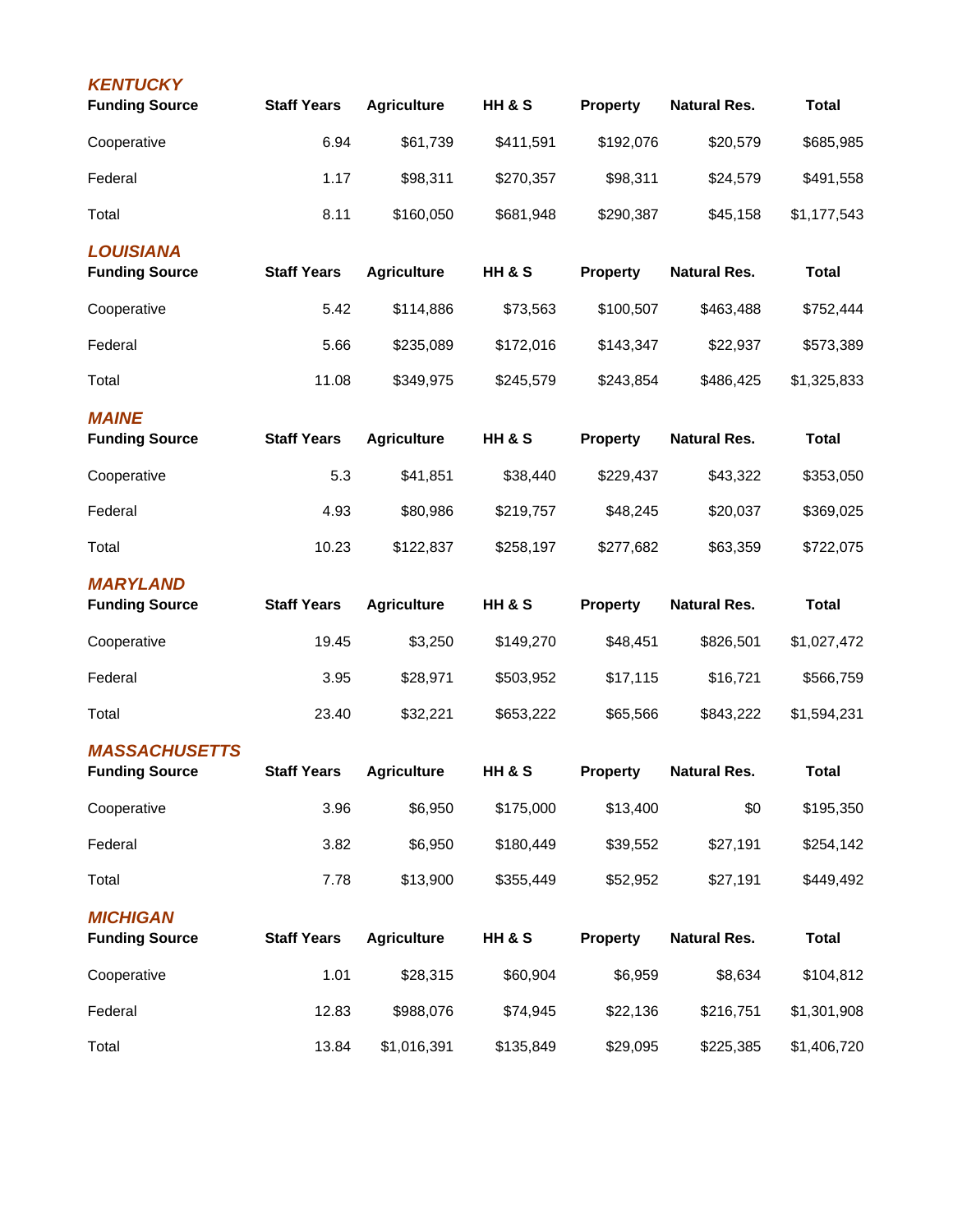| <b>MINNESOTA</b><br><b>Funding Source</b>   | <b>Staff Years</b> | <b>Agriculture</b> | <b>HH &amp; S</b> | <b>Property</b> | <b>Natural Res.</b> | <b>Total</b> |
|---------------------------------------------|--------------------|--------------------|-------------------|-----------------|---------------------|--------------|
| Cooperative                                 | 2.04               | \$10,550           | \$77,406          | \$20,740        | \$68,038            | \$176,734    |
| Federal                                     | 7.4                | \$502,754          | \$29,500          | \$4,000         | \$41,500            | \$577,754    |
| Total                                       | 9.44               | \$513,304          | \$106,906         | \$24,740        | \$109,538           | \$754,488    |
| <b>MISSISSIPPI</b><br><b>Funding Source</b> | <b>Staff Years</b> | <b>Agriculture</b> | <b>HH &amp; S</b> | <b>Property</b> | <b>Natural Res.</b> | <b>Total</b> |
| Cooperative                                 | 12.28              | \$160,099          | \$646,568         | \$137,538       | \$54,512            | \$998,717    |
| Federal                                     | 18.58              | \$239,396          | \$652,115         | \$267,166       | \$38,303            | \$1,196,980  |
| Total                                       | 30.86              | \$399,495          | \$1,298,683       | \$404,704       | \$92,815            | \$2,195,697  |
| <b>MISSOURI</b><br><b>Funding Source</b>    | <b>Staff Years</b> | <b>Agriculture</b> | <b>HH &amp; S</b> | <b>Property</b> | <b>Natural Res.</b> | <b>Total</b> |
| Cooperative                                 | 5.09               | \$0                | \$214,333         | \$145,969       | \$9,238             | \$369,540    |
| Federal                                     | 8.01               | \$248,528          | \$145,194         | \$81,791        | \$79,012            | \$554,525    |
| Total                                       | 13.1               | \$248,528          | \$359,527         | \$227,760       | \$88,250            | \$924,065    |
| <b>MONTANA</b><br><b>Funding Source</b>     | <b>Staff Years</b> | <b>Agriculture</b> | <b>HH &amp; S</b> | <b>Property</b> | <b>Natural Res.</b> | <b>Total</b> |
| Cooperative                                 | 3.06               | \$1,453,671        | \$0               | \$0             | \$82,192            | \$1,535,863  |
| Federal                                     | 24.63              | \$1,564,805        | \$10,352          | \$8,627         | \$141,583           | \$1,725,367  |
| Total                                       | 27.69              | \$3,018,476        | \$10,352          | \$8,627         | \$223,775           | \$3,261,230  |
| <b>NEBRASKA</b><br><b>Funding Source</b>    | <b>Staff Years</b> | <b>Agriculture</b> | <b>HH &amp; S</b> | <b>Property</b> | <b>Natural Res.</b> | <b>Total</b> |
| Cooperative                                 | 11.38              | \$265,720          | \$183,879         | \$234,953       | \$15,788            | \$700,340    |
| Federal                                     | 9.31               | \$236,850          | \$301,387         | \$40,854        | \$32,732            | \$611,823    |
| Total                                       | 20.69              | \$502,570          | \$485,266         | \$275,807       | \$48,520            | \$1,312,163  |
| <b>NEVADA</b><br><b>Funding Source</b>      | <b>Staff Years</b> | <b>Agriculture</b> | <b>HH &amp; S</b> | <b>Property</b> | <b>Natural Res.</b> | <b>Total</b> |
| Cooperative                                 | 17.34              | \$918,333          | \$48,333          | \$0             | \$287,974           | \$1,254,640  |
| Federal                                     | 13.69              | \$979,285          | \$353,076         | \$0             | \$0                 | \$1,332,361  |
| Total                                       | 31.03              | \$1,897,618        | \$401,409         | \$0             | \$287,974           | \$2,587,001  |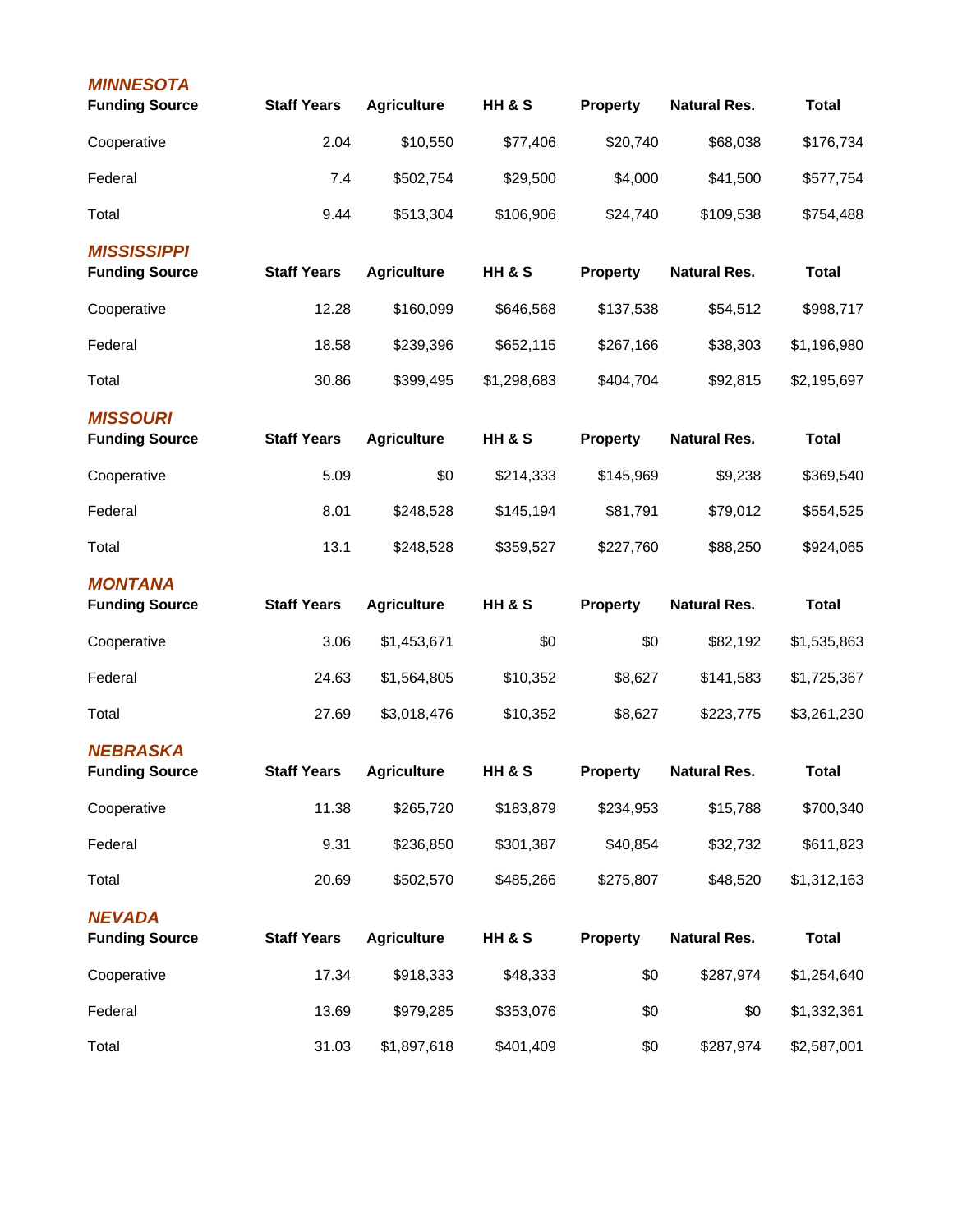| <b>NEW HAMPSHIRE</b><br><b>Funding Source</b>  | <b>Staff Years</b> | <b>Agriculture</b> | HH & S            | <b>Property</b> | <b>Natural Res.</b> | <b>Total</b> |
|------------------------------------------------|--------------------|--------------------|-------------------|-----------------|---------------------|--------------|
| Cooperative                                    | 3.30               | \$1,845            | \$90,615          | \$88,673        | \$1,000             | \$182,133    |
| Federal                                        | 5.67               | \$83,414           | \$193,633         | \$159,060       | \$12,235            | \$448,342    |
| Total                                          | 8.97               | \$85,259           | \$284,248         | \$247,733       | \$13,235            | \$630,475    |
| <b>NEW JERSEY</b><br><b>Funding Source</b>     | <b>Staff Years</b> | <b>Agriculture</b> | HH & S            | <b>Property</b> | <b>Natural Res.</b> | <b>Total</b> |
| Cooperative                                    | 4.29               | \$1,800            | \$315,106         | \$0             | \$77,717            | \$394,623    |
| Federal                                        | 3.46               | \$48,961           | \$115,655         | \$82,685        | \$59,231            | \$306,532    |
| Total                                          | 7.75               | \$50,761           | \$430,761         | \$82,685        | \$136,948           | \$701,155    |
| <b>NEW MEXICO</b><br><b>Funding Source</b>     | <b>Staff Years</b> | <b>Agriculture</b> | <b>HH &amp; S</b> | <b>Property</b> | <b>Natural Res.</b> | <b>Total</b> |
| Cooperative                                    | 20.76              | \$1,030,136        | \$10,959          | \$56,010        | \$13,470            | \$1,110,575  |
| Federal                                        | 19.27              | \$1,459,009        | \$15,521          | \$79,331        | \$13,955            | \$1,567,816  |
| Total                                          | 40.03              | \$2,489,145        | \$26,480          | \$135,341       | \$27,425            | \$2,678,391  |
| <b>NEW YORK</b><br><b>Funding Source</b>       | <b>Staff Years</b> | <b>Agriculture</b> | <b>HH &amp; S</b> | <b>Property</b> | <b>Natural Res.</b> | <b>Total</b> |
| Cooperative                                    | 7.65               | \$9,570            | \$504,700         | \$43,073        | \$0                 | \$557,343    |
| Federal                                        | 14.59              | \$96,617           | \$1,274,914       | \$326,308       | \$779,126           | \$2,476,965  |
| Total                                          | 22.24              | \$106,187          | \$1,779,614       | \$369,381       | \$779,126           | \$3,034,308  |
| <b>NORTH CAROLINA</b><br><b>Funding Source</b> | <b>Staff Years</b> | <b>Agriculture</b> | HH & S            | <b>Property</b> | <b>Natural Res.</b> | <b>Total</b> |
| Cooperative                                    | 25.88              | \$541,976          | \$429,064         | \$379,666       | \$60,690            | \$1,411,396  |
| Federal                                        | 11.65              | \$174,187          | \$342,512         | \$107,280       | \$22,129            | \$646,108    |
| Total                                          | 37.53              | \$716,163          | \$771,576         | \$486,946       | \$82,819            | \$2,057,504  |
| <b>NORTH DAKOTA</b><br><b>Funding Source</b>   | <b>Staff Years</b> | <b>Agriculture</b> | HH & S            | <b>Property</b> | <b>Natural Res.</b> | <b>Total</b> |
| Cooperative                                    | 9.86               | \$318,871          | \$78,240          | \$125,251       | \$41,850            | \$564,212    |
| Federal                                        | 8.96               | \$788,234          | \$100,313         | \$167,157       | \$69,621            | \$1,125,325  |
| Total                                          | 18.82              | \$1,107,105        | \$178,553         | \$292,408       | \$111,471           | \$1,689,537  |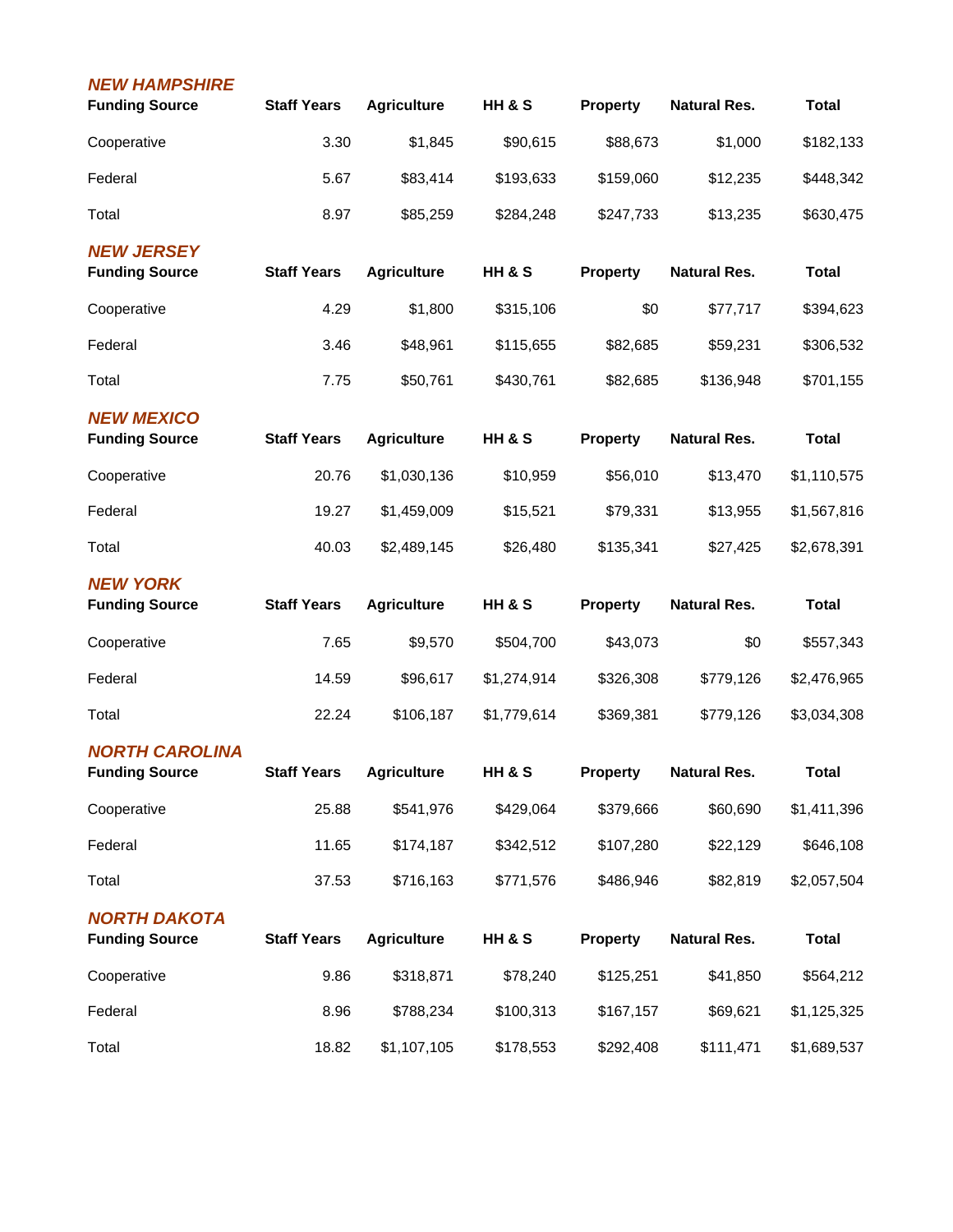| <b>OHIO</b><br><b>Funding Source</b>           | <b>Staff Years</b> | <b>Agriculture</b> | <b>HH &amp; S</b> | <b>Property</b> | <b>Natural Res.</b> | <b>Total</b> |
|------------------------------------------------|--------------------|--------------------|-------------------|-----------------|---------------------|--------------|
| Cooperative                                    | 3.54               | \$48,009           | \$129,624         | \$62,715        | \$213               | \$240,561    |
| Federal                                        | 8.95               | \$32,065           | \$1,404,805       | \$62,528        | \$3,207             | \$1,502,605  |
| Total                                          | 12.49              | \$80,074           | \$1,534,429       | \$125,243       | \$3,420             | \$1,743,166  |
| <b>OKLAHOMA</b><br><b>Funding Source</b>       | <b>Staff Years</b> | <b>Agriculture</b> | <b>HH &amp; S</b> | <b>Property</b> | <b>Natural Res.</b> | <b>Total</b> |
| Cooperative                                    | 42.98              | \$1,454,255        | \$393,463         | \$498,906       | \$29,050            | \$2,375,674  |
| Federal                                        | 12.74              | \$804,803          | \$145,726         | \$165,998       | \$5,000             | \$1,121,527  |
| Total                                          | 55.72              | \$2,259,058        | \$539,189         | \$664,904       | \$34,050            | \$3,497,201  |
| <b>OREGON</b><br><b>Funding Source</b>         | <b>Staff Years</b> | <b>Agriculture</b> | <b>HH &amp; S</b> | <b>Property</b> | <b>Natural Res.</b> | <b>Total</b> |
| Cooperative                                    | 25.66              | \$929,925          | \$235,495         | \$257,935       | \$141,925           | \$1,565,280  |
| Federal                                        | 10.77              | \$735,255          | \$203,351         | \$198,824       | \$58,923            | \$1,196,353  |
| Total                                          | 36.43              | \$1,665,180        | \$438,846         | \$456,759       | \$200,848           | \$2,761,633  |
| <b>PENNSYLVANIA</b><br><b>Funding Source</b>   | <b>Staff Years</b> | <b>Agriculture</b> | <b>HH &amp; S</b> | Property        | <b>Natural Res.</b> | <b>Total</b> |
| Cooperative                                    | 7.78               | \$92,423           | \$228,550         | \$233,391       | \$55,103            | \$609,467    |
| Federal                                        | 8.6                | \$6,775            | \$2,508,985       | \$0             | \$0                 | \$2,515,760  |
| Total                                          | 16.38              | \$99,198           | \$2,737,535       | \$233,391       | \$55,103            | \$3,125,227  |
| <b>RHODE ISLAND</b><br><b>Funding Source</b>   | <b>Staff Years</b> | <b>Agriculture</b> | <b>HH &amp; S</b> | <b>Property</b> | <b>Natural Res.</b> | <b>Total</b> |
| Cooperative                                    | 0.00               | \$0                | \$28,000          | \$6,100         | \$0                 | \$34,100     |
| Federal                                        | 0.00               | \$0                | \$9,276           | \$2,033         | \$1,398             | \$12,707     |
| Total                                          | 0.00               | \$0                | \$37,276          | \$8,133         | \$1,398             | \$46,807     |
| <b>SOUTH CAROLINA</b><br><b>Funding Source</b> | <b>Staff Years</b> | <b>Agriculture</b> | <b>HH &amp; S</b> | <b>Property</b> | <b>Natural Res.</b> | <b>Total</b> |
| Cooperative                                    | 14.57              | \$171,233          | \$125,152         | \$455,652       | \$36,445            | \$788,482    |
| Federal                                        | 4.47               | \$45,000           | \$70,000          | \$203,104       | \$40,000            | \$358,104    |
| Total                                          | 19.04              | \$216,233          | \$195,152         | \$658,756       | \$76,445            | \$1,146,586  |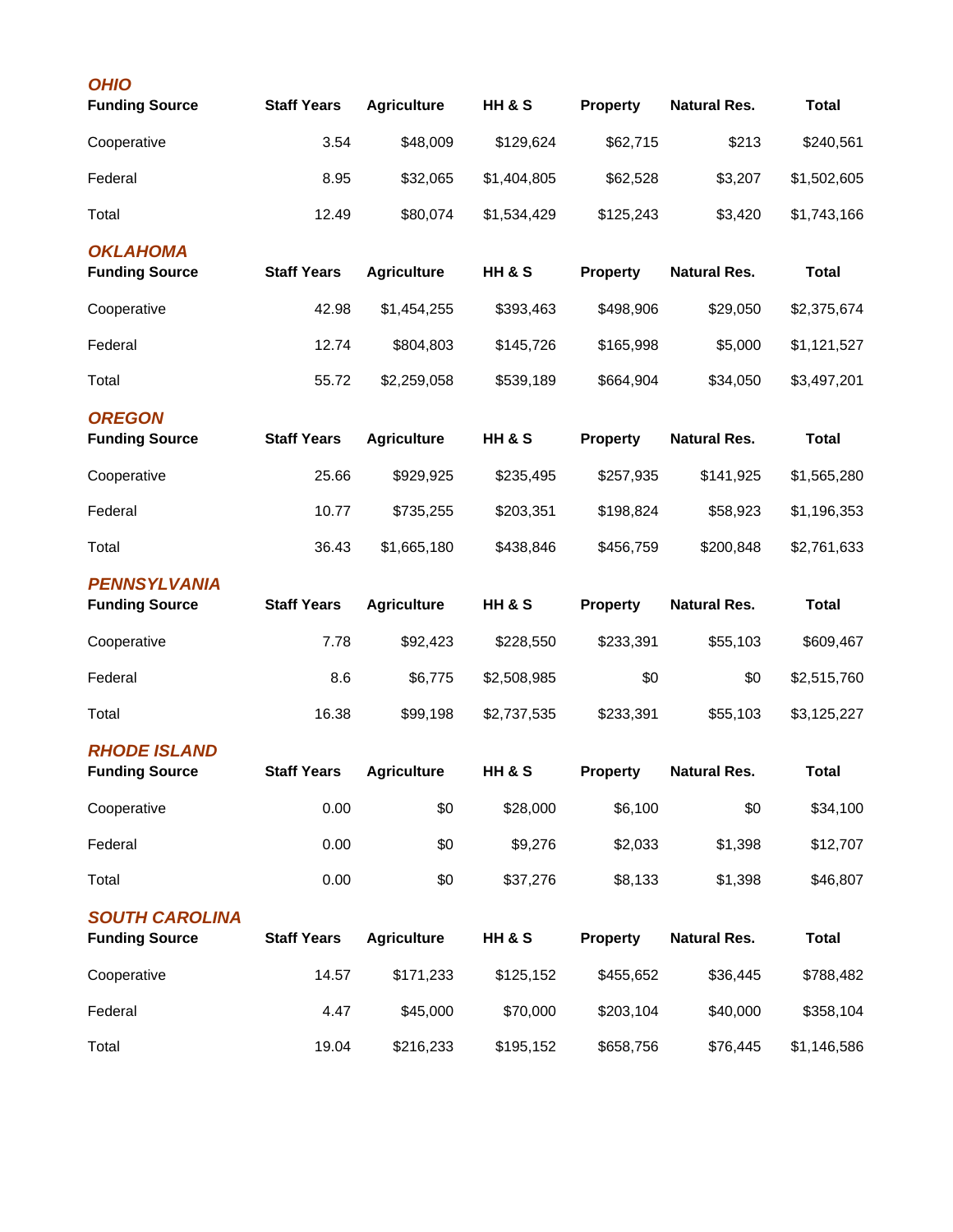| <b>SOUTH DAKOTA</b><br><b>Funding Source</b> | <b>Staff Years</b> | <b>Agriculture</b> | HH & S            | <b>Property</b> | <b>Natural Res.</b> | <b>Total</b> |
|----------------------------------------------|--------------------|--------------------|-------------------|-----------------|---------------------|--------------|
| Cooperative                                  | 0.00               | \$723,807          | \$0               | \$0             | \$0                 | \$723,807    |
| Federal                                      | 0.26               | \$436,035          | \$58,210          | \$58,209        | \$58,209            | \$610,663    |
| Total                                        | 0.26               | \$1,159,842        | \$58,210          | \$58,209        | \$58,209            | \$1,334,470  |
| <b>TENNESSEE</b><br><b>Funding Source</b>    | <b>Staff Years</b> | <b>Agriculture</b> | HH & S            | <b>Property</b> | <b>Natural Res.</b> | <b>Total</b> |
| Cooperative                                  | 10.17              | \$128,645          | \$759,012         | \$373,076       | \$25,729            | \$1,286,462  |
| Federal                                      | 10.86              | \$91,849           | \$615,381         | \$165,326       | \$45,924            | \$918,480    |
| Total                                        | 21.03              | \$220,494          | \$1,374,393       | \$538,402       | \$71,653            | \$2,204,942  |
| <b>TEXAS</b><br><b>Funding Source</b>        | <b>Staff Years</b> | <b>Agriculture</b> | <b>HH &amp; S</b> | <b>Property</b> | <b>Natural Res.</b> | <b>Total</b> |
| Cooperative                                  | 153.51             | \$5,135,343        | \$696,757         | \$466,499       | \$315,080           | \$6,613,679  |
| Federal                                      | 39.82              | \$2,682,239        | \$2,741,198       | \$258,529       | \$161,581           | \$5,843,547  |
| Total                                        | 193.33             | \$7,817,582        | \$3,437,955       | \$725,028       | \$476,661           | \$12,457,226 |
| <b>UTAH</b><br><b>Funding Source</b>         | <b>Staff Years</b> | <b>Agriculture</b> | <b>HH &amp; S</b> | <b>Property</b> | <b>Natural Res.</b> | <b>Total</b> |
| Cooperative                                  | 17.99              | \$814,756          | \$14,000          | \$1,725         | \$796,774           | \$1,627,255  |
| Federal                                      | 14.05              | \$588,863          | \$122,000         | \$42,500        | \$478,763           | \$1,232,126  |
| Total                                        | 32.04              | \$1,403,619        | \$136,000         | \$44,225        | \$1,275,537         | \$2,859,381  |
| <b>VERMONT</b><br><b>Funding Source</b>      | <b>Staff Years</b> | <b>Agriculture</b> | HH & S            | <b>Property</b> | <b>Natural Res.</b> | <b>Total</b> |
| Cooperative                                  | 3.11               | \$5,000            | \$58,146          | \$50,213        | \$7,987             | \$121,346    |
| Federal                                      | 4.14               | \$11,691           | \$523,729         | \$35,589        | \$80,496            | \$651,505    |
| Total                                        | 7.25               | \$16,691           | \$581,875         | \$85,802        | \$88,483            | \$772,851    |
| <b>VIRGINIA</b><br><b>Funding Source</b>     | <b>Staff Years</b> | <b>Agriculture</b> | HH & S            | <b>Property</b> | <b>Natural Res.</b> | <b>Total</b> |
| Cooperative                                  | 14.45              | \$102,667          | \$883,221         | \$119,807       | \$43,353            | \$1,149,048  |
| Federal                                      | 6.24               | \$171,896          | \$837,227         | \$93,748        | \$11,696            | \$1,114,567  |
| Total                                        | 20.69              | \$274,563          | \$1,720,448       | \$213,555       | \$55,049            | \$2,263,615  |